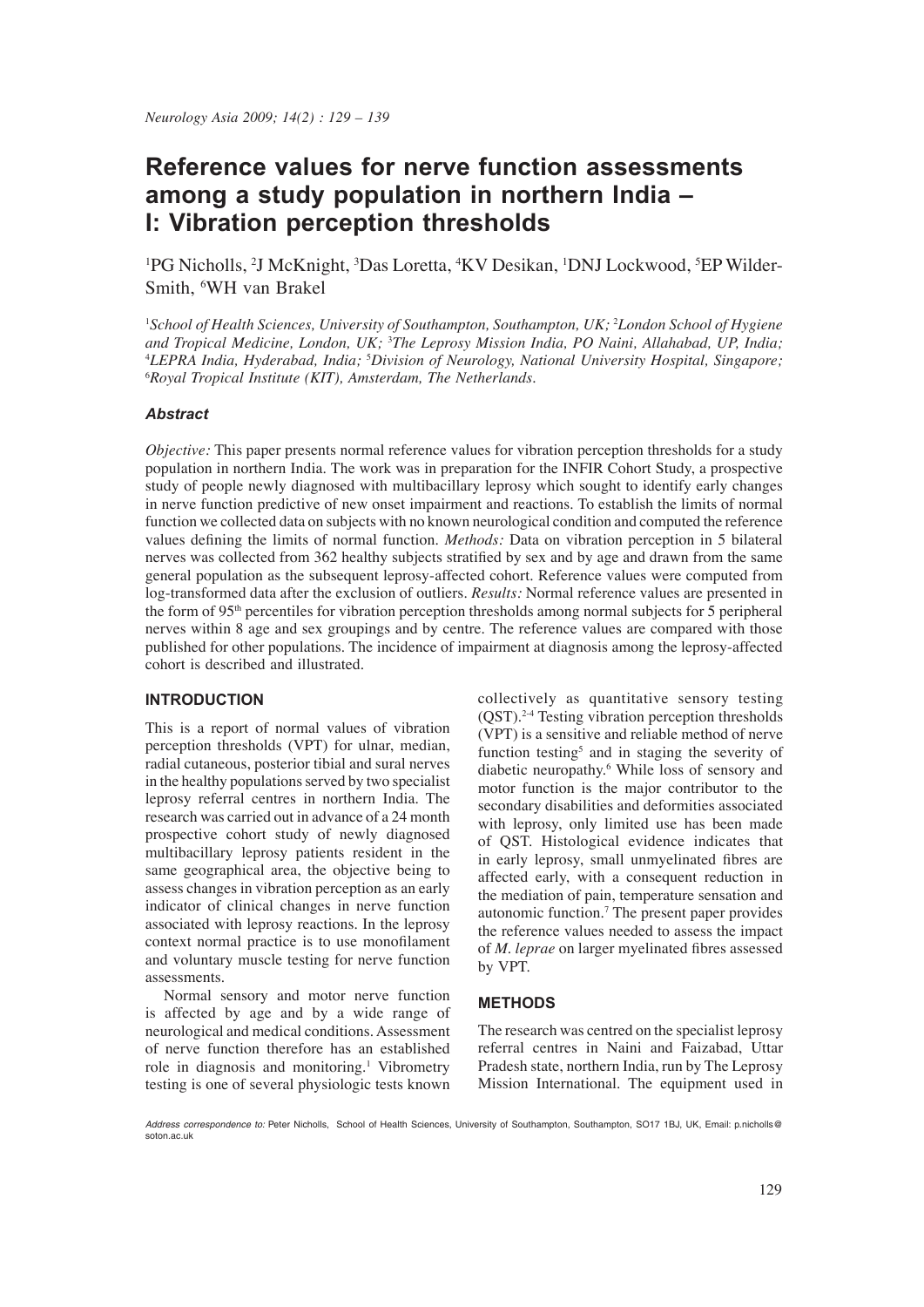each field centre was a Vibrameter Type IV, manufactured by Somedic in Sweden. These are a development from biothesiometers and measure the amplitude of displacement in a vibrating probe in micrometers (μM). They include a built-in pressure transducer that measures the application force, which is shown as an indicator on the control panel, allowing the tester to keep the force within narrow limits. The equipment includes a manual control used by subjects to signify their response to the test. However, early trials with the equipment demonstrated that many subjects lacked the co-ordination needed to respond promptly. We therefore relied on the verbal response of subjects.

#### *Subject selection and sample size*

In order to achieve a close match with individuals recruited to the cohort study we planned to recruit subjects from among the healthy relatives accompanying individuals attending general and dermatology outpatient clinics at the two participating centres, applying inclusion and exclusion criteria as follows:

*Inclusion criteria:* Since VPT is reported to be age-related, we selected equal numbers of subjects within four age bands up to 60 years, the maximum age for recruitment to the subsequent cohort study. We also assessed equal numbers of men and women within each age band.

*Exclusion criteria:* Since the diagnosis of leprosy can only be made on clinical grounds all subjects were screened by an experienced leprologist leading to the exclusion of anyone exhibiting any clinical signs or symptoms of leprosy. Subjects with any known neurological disorder, previous contact with leprosy or a history of diabetes were also excluded. Individuals aged above 60 years or those less than 10 years were excluded.

*Sample Size:* To ensure adequate precision we planned to assess 40 subjects within each of four age bands for men and for women. The overall target for the number of subjects was therefore 320, equal numbers to be recruited in each centre.

#### *Protocol for testing and data recording*

Because neuropathy in leprosy is understood to be localised and non-homogeneous, we decided to test VPT on soft tissue rather than bony prominences. The latter spread the sensation more widely, allowing unaffected sensory fibres at some distance from the test site to pick up the stimulus and thus produce a false negative result. The bilateral nerves and test sites were the hypothenar eminence representing the ulnar nerve, the thenar eminence representing the median nerve, the dorsal first web space representing the superficial radial nerve, the plantar surface of the great toe for the posterior tibial nerve and the mid-lateral border of the foot representing the sural nerve. The same sites were tested in the subsequent cohort study. The detailed instructions on the use of the vibrometers are described in Table 1.

 Vibrometry testing was undertaken by a team of physiotherapists in each centre. Physiotherapists were instructed to repeat assessments at each site until three comparable readings were obtained. These were recorded and the procedure repeated for left and right test sites on each of the five nerves tested. Subject ID, demographic data and each data triplet were entered into a Microsoft Access database.

 To ensure reliable and reproducible results, we provided training for the 8 physiotherapists and one physio-technician involved in the study, 5 in Naini and 4 in Faizabad. To assess inter-rater reliability we recruited subjects with a variety of neurological conditions. Within each centre each pairing of physiotherapists completed blinded assessments of 20 to 30 volunteer subjects. In Faizabad, intraclass correlation coefficients (ICC) ranged from 0.702 to 0.995. In Naini, two of the ICCs were below 0.75, each pairing involving an individual who subsequently had only a limited involvement in the project.

#### *Choice of reference values*

We noted considerable variation in the literature concerning the choice of percentiles used to define reference values.<sup>1</sup> The choice of percentile is dependent on a combination of clinical, disease-specific, personal and financial factors.<sup>10</sup> Presented here are reference values based on the 95th percentile. Since at the time of the study the extent of impaired vibration perception among people affected by leprosy was unknown we also calculated 97.5<sup>th</sup> and 99<sup>th</sup> percentiles and made these available to the analysis of the data from the Cohort Study.

#### Identification of outliers and computation of *normal reference values*

The analysis involved checking of data entry, identifying and excluding outliers and computing reference values. Assessments of 5 bilateral nerves from 362 subjects produced more than 3,400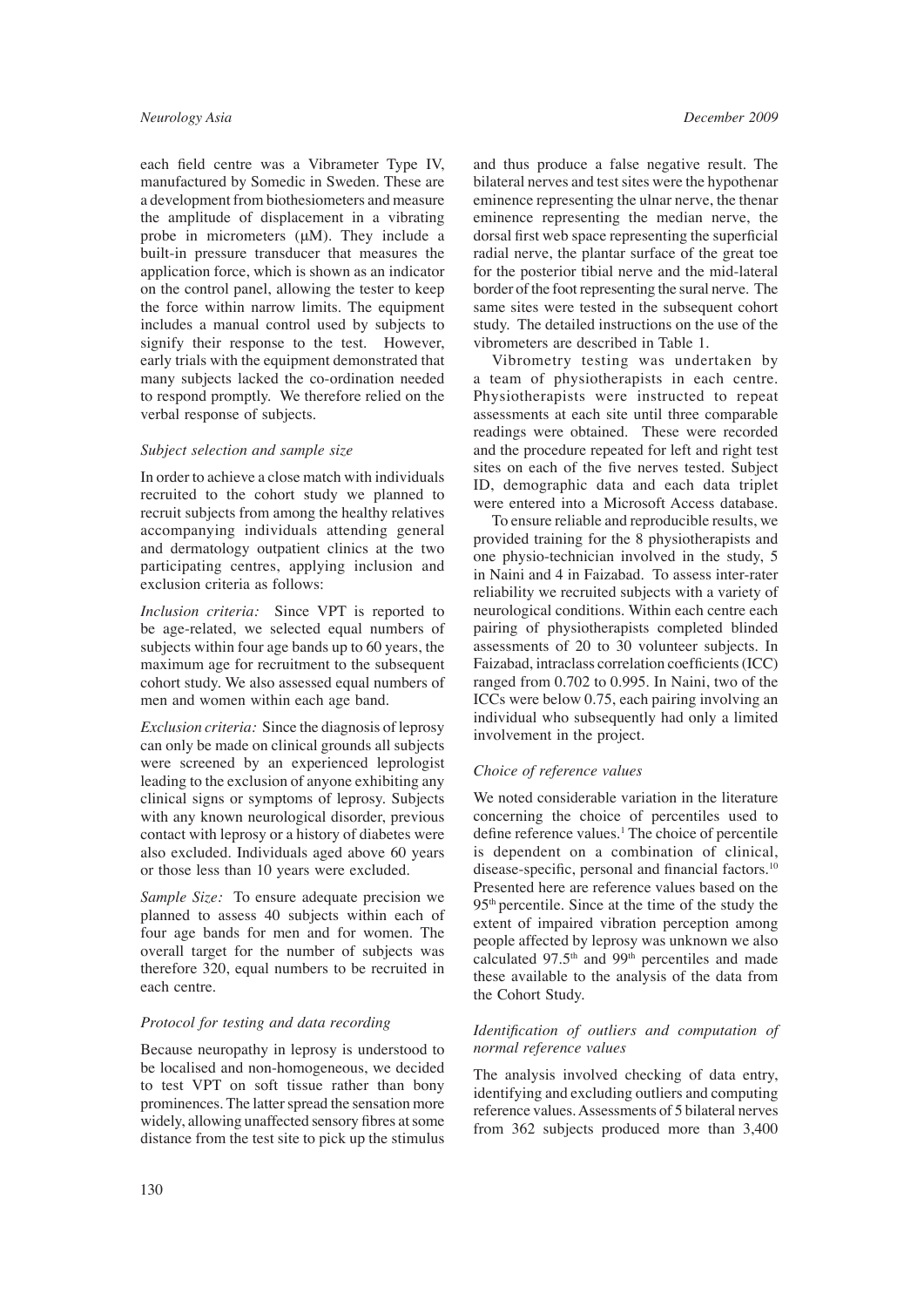#### **Table 1: Instructions in the use of the vibrometers**

- 1. Check that the pressure indicator properly balances when the pressure is applied
- 2. The subject should be comfortably seated, or lying on a bed, with as few disturbing factors in the surroundings as possible.
- 3. Relaxation of the test site (hand, foot, etc) should be ensured by providing support with a rice cushion. (A small sack of soft cloth, filled with household rice or a sandbag).
- 4. Explain the procedure to the subject. Explain that the test will in no way be painful, but that the subject may feel an uncommon buzzing sensation.
- 5. The examiner should be seated in a unstrained position with comfortable access to, and visual contact with the subject, the test site and the vibrometer.
- 6. During measurement, place the probe of the vibrator perpendicularly to the test site, to provide smooth, painless contact. Preferably there should be no tendons between vibrator and bone. The placement should be checked during the measurements, to verify that the vibrator stays in the correct position.
- 7. Adjust the application pressure to centre the vibrometer pressure indicator (small variations, like one or two indicator steps from the centre, can be tolerated) and keep this application pressure as constant as possible during the measurements.
- 8. Start with no vibration and tell the subject that "this is the feeling of the pressure from the vibrator". Then increase the vibration amplitude to a supra threshold level and ask him/her if (s)he can feel a vibrating (buzzing) sensation. When these two initial sensations are defined, and recognised, sometimes after repeated trials, you have a coarse indication of the person's threshold, and (s)he starts to be used to the measurement procedure.
- 9. Now you instruct the subject to tell you (or press the response button) as soon as the vibration first appears. (This is the definition of vibration perception.)
- 10. VPT is to be recorded three times at the same test site, with the probe preferably removed between the measurements and reapplied at a nearby, or the same, location. If the three recordings differ in order of magnitude, further readings should be taken until three readings in the same range have been obtained. The average of these three recordings constitutes the final VPT value.
- 11. Continue until the thresholds for all sites have been determined and saved.
- 12. Replace the vibrator on the control unit and thank the person for his/her cooperation.
- 13. The result is copied *immediately after each test* from the digital readout into the appropriate box on the vibrometry form. This is repeated three times, as above.

data triplets. To check the accuracy of data entry we compared a random sample of 10% of data forms with the data on computer. This identified just 3 data entry errors arising from the omission or misplacement of a decimal point or the misreading of data forms. We then used a database query that contrasted the maximum and minimum differences within each data triplet to identify and correct similar errors in the full data set. Finally we computed the mean for each triplet.

 In view of age-related changes in VPT, we identified outliers using regression analysis of log-transformed VPT on age. The procedure was carried out separately within four groups defined by centre and sex. Any assessments for which the standardised residual exceeded 2.58 were identified as outliers and excluded from all further analysis. Where a subject was found with 3 or more outliers all assessments were excluded. Following the first round of screening a judgement was made on the need to remove further outliers. Where necessary, this was achieved by repeating the same procedure. Compared to the earlier analysis and thresholds applied in work already published, this procedure is more sensitive to differences between age and sex groups and results in a more conservative elimination of outliers.

 Having excluded outliers we used analysis of variance on log-transformed data to assess differences between sexes, between age groups, between left and right sides and between centres. Subject to finding no differences between left and right sides we planned to pool remaining assessments, effectively doubling the sample size and then to use regression analysis of log transformed data on age within each sex and centre grouping to compute reference values. These were then reverse-transformed to the original units of amplitude. Reference values for VPT based on the 95<sup>th</sup> percentiles were computed as the predicted value for age plus 1.64 times the standard deviation of regression estimates and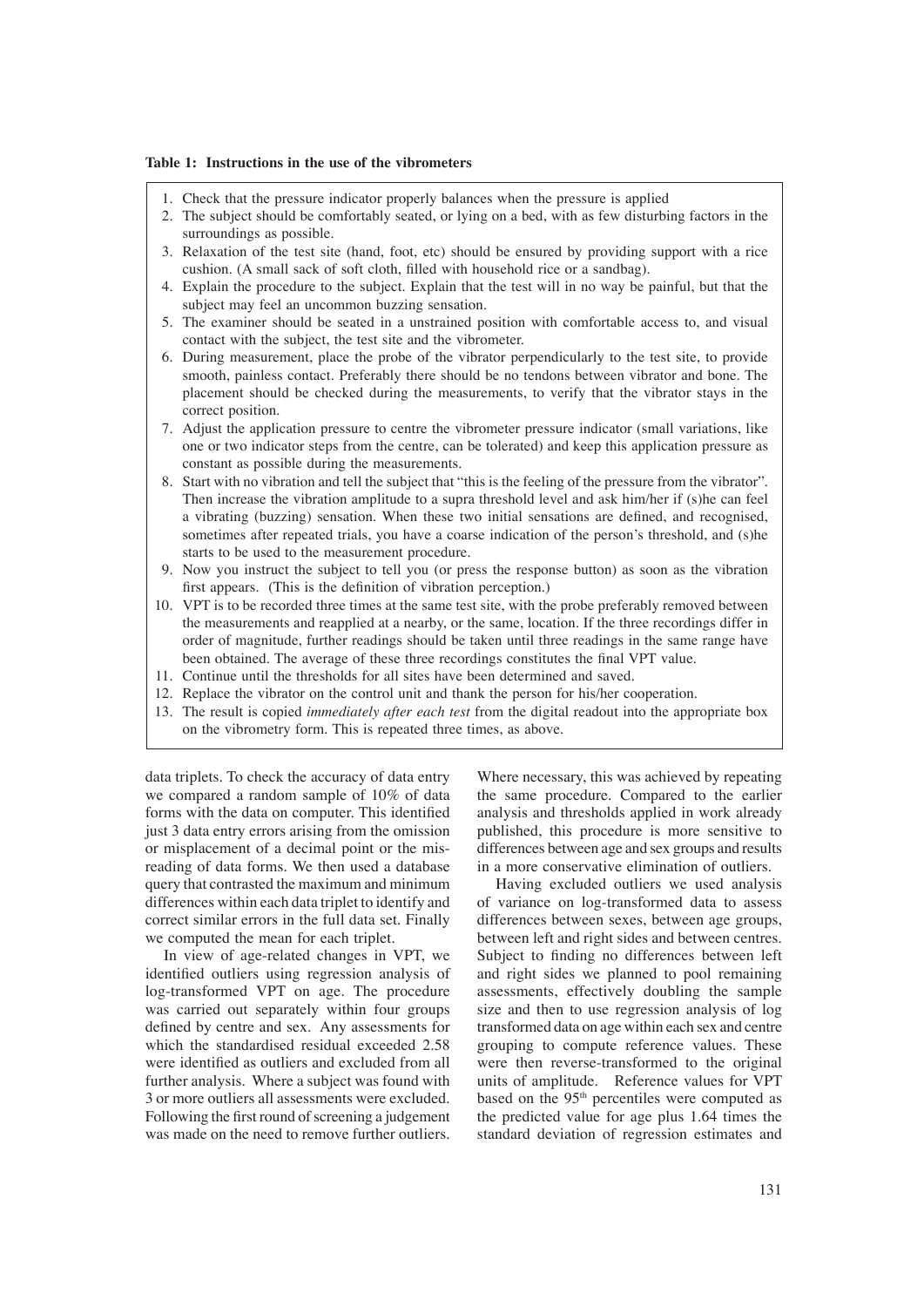then reverse transformed and tabulated by sex and by age band.

#### *Application of reference values*

These reference values were then applied to classify nerve function in a prospective cohort study of 303 newly diagnosed cases of multibacillary leprosy, the INFIR Cohort Study, the objective being to identify early changes in nerve function predictive of new onset impairment and reactions. Recruitment for this study was completed in the 16 months up to May 2002 and the last 2-year follow-up visits were completed in May 2004. Routine clinical assessments were made at each visit, including assessments of sensory function of ulnar, median, radial cutaneous, posterior tibial and sural nerves and motor function using voluntary muscle testing of ulnar, median, radial and lateral popliteal nerves. The same nerves were also assessed for vibration perception thresholds, warm and cold sensation and nerve conduction. Findings from the study have been published<sup>8,9,18, 19,20</sup>, including impairment rates. However, the method of calculation of reference values reported here is based on a reanalysis of the normative data using methods that show greater sensitivity to differences relating to sex, age and centre. Other papers in the present series<sup>21, 22</sup> describe reference values for thermal sensation and for parameters of sensory and motor nerve conduction.

 All the analysis was carried out using STATA.

#### *Ethical approval*

Ethical approval for all aspects of the INFIR study was obtained from the Indian Council of Medical Research, through the Research Ethics Committee of the Central JALMA Institute for Leprosy in Agra. Written consent was obtained from subjects enrolled in the Cohort Study and verbal consent from individuals participating as subjects in the normal and reliability studies.

#### **RESULTS**

The total number of subjects assessed was 362, 191 in Faizabad and 171 in Naini. Two rounds of screening for outliers resulted in the exclusion of all data from 3 subjects and the exclusion of 11 single assessments, 1.2% of the total number of assessments. The age and sex distribution of the 359 subjects contributing data to the analysis is presented in Table 2.

In Faizabad there were relatively fewer female

subjects and fewer in the oldest age group. This is reflected in differences in mean age between centres. The average age of men in Faizabad was 32.8 years (sd 13.54) compared with 40.1 years  $(13.08)$  in Naini (p<0.001). The equivalent figures for women were 35.0 (13.95) for Faizabad and 39.8 (13.22) for Naini (p<0.05).

 Table 3 presents the mean, standard deviation and median VPT by centre, sex, age group and side for all five nerves tested. The total number of assessments excludes a small number of missing values relating to missed tests or errors in recording. We used analysis of variance of log-transformed data to assess the statistical significance of differences between sexes, between age groups, between sides and between centres. In all nerves VPT increased with age  $(p<0.001)$ and was higher among men than among women  $(p<0.01$  in upper limb nerves and  $p<0.05$  in lower limb nerve). The importance of these sex and age-related differences is illustrated in Figure 1. There was a statistically significant interaction effect between age and sex only in ulnar  $(p<0.05)$ , radial cutaneous (p<0.001) and posterior tibial nerves (p<0.05), drawing attention to high VPTs amongst the oldest men. Mean right side VPT for all five nerves was marginally higher than that for the left side but none of these differences reached statistical significance. Including a variable representing the test centre in the analysis did not affect these findings but between-centre differences reached statistical significance in all 5 nerves (p<0.001).

 Since none of the comparisons between left and right side reached statistical significance we concluded that we could compute reference values based on pooled left and right side assessments, effectively doubling the sample size. We completed separate regression analyses to identify centre-specific age-related reference values for men and for women for each of the five nerves assessed (Table 4). (Reference values based on 97.5<sup>th</sup> and 99<sup>th</sup> percentiles are available from the authors).

 Figure 1 presents scatter plots for ulnar and posterior tibial nerve VPT in which the line of the 95th percentile is based on data from combined centres and the shaded area draws attention to the difference between centre-specific 95<sup>th</sup> percentiles. The charts illustrate how the percentiles vary with age and facilitate comparisons between men and women and between upper and lower limb nerves.

 To illustrate the application of these reference values we computed impairment rates among the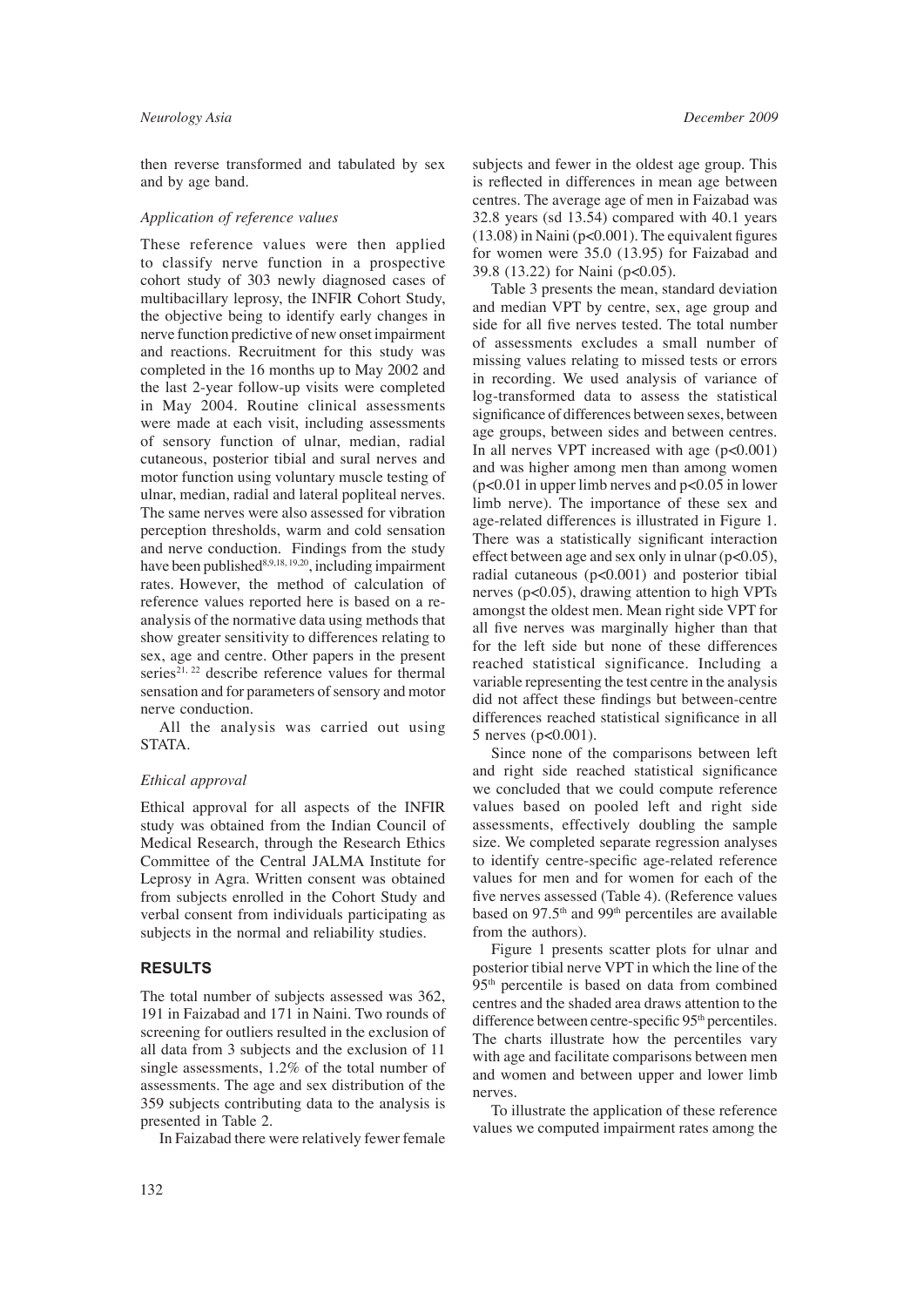|               | Faizabad            |                   |                    |                             |              |  |  |  |  |  |  |
|---------------|---------------------|-------------------|--------------------|-----------------------------|--------------|--|--|--|--|--|--|
|               | Age groups (years)  |                   |                    |                             |              |  |  |  |  |  |  |
| <b>Sex</b>    | $\epsilon = 30$ yrs | 31-40 yrs         | 41-50 yrs          | 51-60 yrs                   | <b>Total</b> |  |  |  |  |  |  |
| <b>Female</b> | 31<br>39.7, 38.3    | 22<br>28.2, 41.5  | 18<br>23.1, 52.9   | $\overline{7}$<br>9.0, 33.3 | 78<br>41.3   |  |  |  |  |  |  |
| <b>Male</b>   | 50<br>45.1, 61.7    | 31<br>27.9, 58.5  | 16<br>14.4, 47.1   | 14<br>12.6, 66.7            | 112<br>58.7  |  |  |  |  |  |  |
| <b>Total</b>  | 81<br>42.9          | 53<br>28.0        | 34<br>18.0         | 21<br>11.1                  | 189          |  |  |  |  |  |  |
|               |                     |                   |                    |                             |              |  |  |  |  |  |  |
|               |                     |                   | <b>Naini</b>       |                             |              |  |  |  |  |  |  |
|               |                     |                   | Age groups (years) |                             |              |  |  |  |  |  |  |
| <b>Sex</b>    | $\epsilon = 30$ yrs | 31-40 yrs         | 41-50 yrs          | 51-60 yrs                   | <b>Total</b> |  |  |  |  |  |  |
| <b>Female</b> | 23<br>27.4, 52.3    | 20<br>23.8, 48.8  | 19<br>22.6, 45.2   | 22.<br>26.9, 51.2           | 84<br>49.4   |  |  |  |  |  |  |
| <b>Male</b>   | 21<br>24.4, 47.7    | 2.1<br>24.4, 51.2 | 23<br>26.7, 54.8   | 21<br>24.4, 48.8            | 86<br>50.6   |  |  |  |  |  |  |
| <b>Total</b>  | 44<br>25.9          | 41<br>24.1        | 42<br>24.7         | 43<br>25.3                  | 170          |  |  |  |  |  |  |

**Table 2: Age and sex distribution plus row and column percentages for subjects assessed in each centre**

303 individuals newly diagnosed with MB leprosy who were recruited to the INFIR cohort study at the same two field centres. Full details of the cohort have been published elsewhere.<sup>8</sup> Centre, age and sex-specific rates for impaired function beyond these reference values for each nerve at time of diagnosis are presented in Table 5.

 The charts in Figure 2 illustrate the impact of *M.leprae* on nerve function. High proportions of cases presented with VPT well outside the normal range, providing evidence of early nerve involvement in leprosy. We also note that the impaired rate was substantially higher than that identified using a standard set of five monofilaments.

#### **DISCUSSION**

This is the first major study to produce reference values for VPT for a study population in northern India. Our inclusion and exclusion criteria ensure that these are applicable across similar areas of India. They may be applied in studying the impact of a variety of neurological conditions in which VPT is a recognised clinical measure of nerve function.

 In planning our research and interpreting our findings we were aware of a lack of consensus in published work concerning the relationship between VPT and variables such as sex, height, weight, occupation and dominant side. Bartlett *et al*11 found that vibration sensation deteriorates with age while any sex effect is confounded by height. The same authors found no effect relating to skin temperature. Only in the foot was VPT associated with height. Others have confirmed these findings.  $5, 12$ 

 Sosenko *et al*13 and de Neeling *et al* 14 reported an association between height and VPT while Meh and Denislic<sup>15</sup> found substantial heating ( $5^{\circ}$ C) and substantial cooling ( $10^{\circ}$ C) influenced vibration perception thresholds. Hilz *et al* found no relationship with height or with skin temperature.5 All our vibrometry assessments were conducted in air-conditioned rooms with temperature within the range 22°C to 26°C. Since the study population was relatively homogeneous with regard to height and weight, we judged that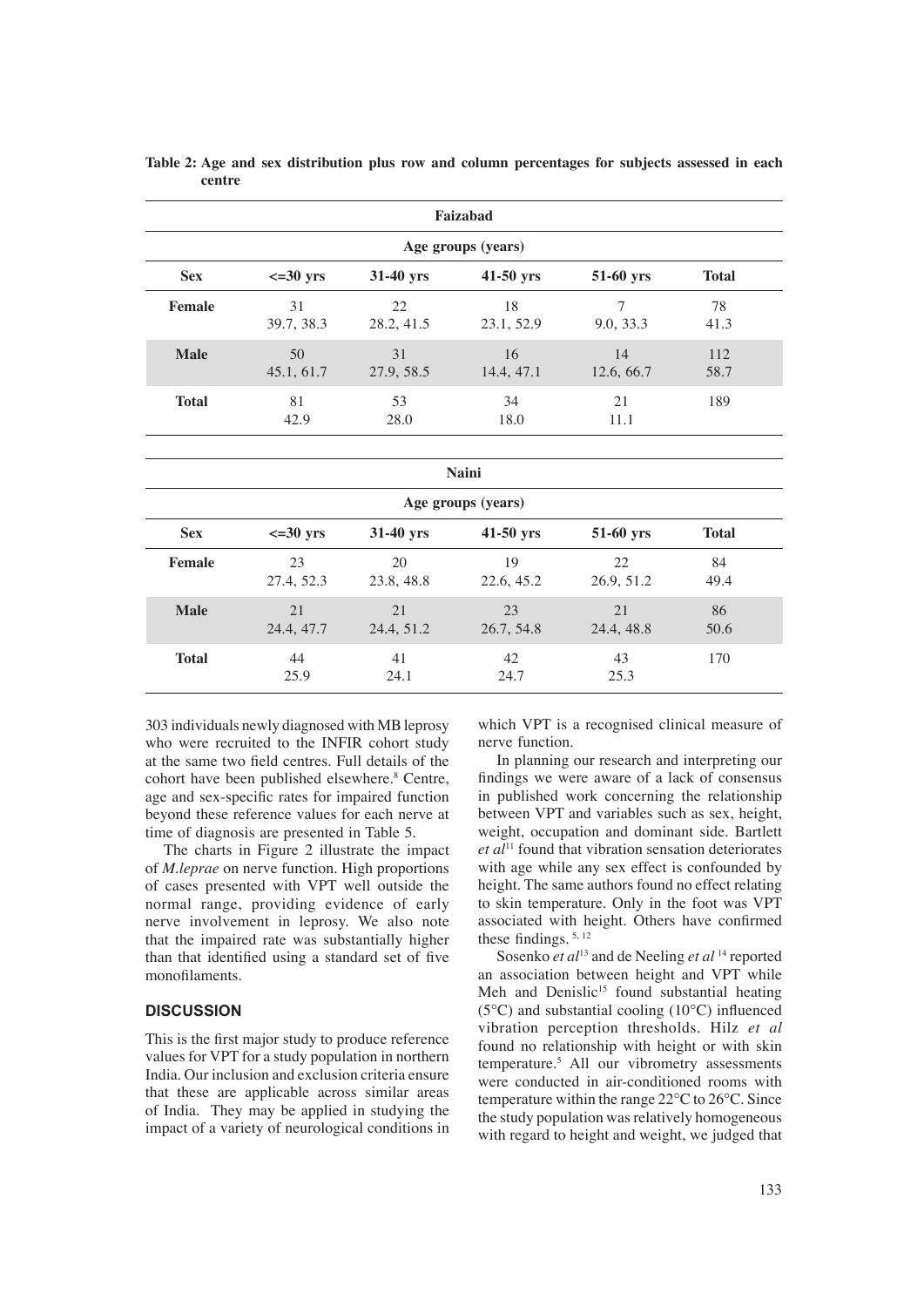| j                |
|------------------|
|                  |
| č                |
|                  |
|                  |
|                  |
| ļ                |
| į                |
|                  |
| I                |
| i                |
| Ē                |
| $\frac{1}{2}$    |
| -<br>-<br>-<br>- |
|                  |
| $\frac{1}{2}$    |
|                  |
|                  |
| i<br>l           |
|                  |
|                  |
|                  |
|                  |
| ׇ֘֒              |
|                  |
| i                |
| n m              |
|                  |
| $\frac{1}{1}$    |
|                  |
| rable<br>Ì       |
| F                |

| Age Group      | Side  | Ulnar                                  | Mediar                                         | Radial Cutaneous                               | Posterior Tibial                                                                                          | Sural                                          |
|----------------|-------|----------------------------------------|------------------------------------------------|------------------------------------------------|-----------------------------------------------------------------------------------------------------------|------------------------------------------------|
|                |       |                                        | VPT for male subjects by                       | age group in Faizabad                          |                                                                                                           |                                                |
| $\leq$ =30 yrs | Right | 49, 0.91 (0.61), 0.72                  | 50, 0.88 (0.48), 0.75                          | 50, 0.66 (0.30), 0.62                          | 50, 1.41 (1.33), 1.06                                                                                     | 0.85(0.41), 0.75<br>49,                        |
|                | Left  | 50, 0.74 (0.39), 0.61                  | 50, 0.80 $(0.43)$ , 0.64                       | 50, 0.64 (0.35), 0.53                          |                                                                                                           | 50, 0.86 (0.50), 0.67                          |
| 31-40 yrs      | Right | 31, 1.14 (0.67), 0                     | 31, 1.54 (1.06), 1.23                          | 31, 1.02 (0.64), 0.83                          |                                                                                                           | 31, 1.99 (1.88), 1.29                          |
|                | Left  | $3,30$<br>$5,33$<br>31, 1.07 (0.54), 0 | 31, 1.28 (0.68), 0.99                          | 31, 1.07 (0.69), 0.80                          | $\begin{array}{c} 50, 1.12\ (0.73), 0.94 \\ 31, 2.85\ (2.98), 2.04 \\ 31, 2.58\ (2.41), 1.81 \end{array}$ | 31, 2.04 (1.63), 1.47                          |
| 41-50 yrs      | Right | 16, 1.54 (0.83), 1                     | 16, 1.25 (0.51), 1.11                          | 16, 1.00 (0.61), 0.89                          | 16, 3.22 (2.93), 2.39                                                                                     | 16, 1.97 (1.39), 1.60                          |
|                | Left  | $\ddot{5}$<br>16, 1.37 (0.90), 1       | 16, 1.39 (0.86), 1.09                          | 16, 1.16 (0.68), 0.94                          | 16, 3.69 $(4.30)$ , 2.51                                                                                  | 16, 2.51 (2.21), 2.08                          |
| 51-60 yrs      | Right | 80<br>14, 2.00 (1.14), 1               | 14, 1.98 (1.06), 1.91                          | 14, 1.49 (1.30), 0.94                          | 14, 5.34 (5.83), 2.68                                                                                     | 14, 4.99 (4.32), 2.94                          |
|                | Left  | 29<br>14, 1.65 (0.98), 1               | 14, 1.68 (1.01), 1.30                          | 14, 1.20 (0.82), 0.96                          | 14, 4.99 (5.54), 2.87                                                                                     | 14, 6.10 $(10.67)$ , 3.07                      |
|                |       |                                        | VPT for female subjects                        | by age group in Faizabad                       |                                                                                                           |                                                |
| $\leq$ =30 yrs | Right | 31, 0.83 (0.45), 0.67                  | 31, 0.99 (0.85), 0.72                          | 31, 0.70 (0.49), 0.48                          |                                                                                                           |                                                |
|                | Left  | 30, 0.81 (0.58), 0.64                  | 30, 0.78 (0.32), 0.69                          | 30, 0.74 (1.04), 0.51                          | 31, 1.57 (1.19), 1.19<br>31, 1.56 (1.25), 1.12                                                            | 31, 1.18 (1.07), 0.85<br>31, 1.23 (1.12), 0.95 |
| 31-40 yrs      | Right | 21, 0.82 (0.40), 0.76                  | 22, 1.09 (1.14), 0.76                          | 22, 0.87 (0.81), 0.58                          | 22, 1.68 (1.70), 1.29                                                                                     | 22, 1.46 (1.41). 1.18                          |
|                | Left  | 69<br>$22, 0.87$ $(0.53)$ 0.           | 22, 0.91 (0.73), 0.67                          | 22, 0.71 (0.51, 0.58                           | 22, 1.70 (1.36), 1.29                                                                                     | 22, 1.29 (0.88), 1.11                          |
| 41-50 yrs      | Right | $\frac{6}{10}$<br>17, 1.46 (1.32), 1   | 18, 2.23 (2.24), 1.18                          | 18, 1.31 (1.54), 0.66                          | 18, 3.76 (3.51), 1.93                                                                                     | 18, 3.84 $(4.41)$ , 1.55                       |
|                | Left  | $1.07\,$<br>18, 1.61 (1.68),           | 18, 1.88 (1.78), 1.16                          | 18, 1.57 (2.34), 0.81                          | 18, 3.63 (3.38), 2.27                                                                                     | 18, 4.04 (5.19), 1.52                          |
| 51-60 yrs      | Right | 7, 2.38 (1.43), 1.99                   | 7, 2.60 (1.46), 2.41                           | 7, 2.76 (1.11), 2.63                           |                                                                                                           | 7, 3.94 (1.93), 4.17                           |
|                | Left  | 7, 2.15 (1.47), 1.48                   | 7, 2.20 (1.39), 1.69                           | 7, 2.72 (2.13), 1.79                           | 7, 6.64 (2.79), 7.65<br>7, 5.99 (2.25), 6.49                                                              | 7, 4.81 (2.72), 3.62                           |
|                |       |                                        | VPT for male subjects                          | by age group in Naini                          |                                                                                                           |                                                |
| $\leq$ =30 yrs | Right | .63<br>21, 0.72 (0.23), 0              |                                                |                                                | 21, 1.37 (0.64), 1.16                                                                                     | 21, 1.12 (0.55), 0.90                          |
|                | Left  | .62<br>21, 0.70 (0.21), 0              | 21, 0.86 (0.30), 0.77<br>21, 0.87 (0.37), 0.74 | 21, 0.76 (0.22), 0.66<br>21, 0.74 (0.25), 0.69 | 21, 1.36 (0.73), 0.96<br>21, 1.35 (0.59), 1.19<br>21, 1.31 (0.64), 1.25                                   | 21, 1.17 (0.77), 0.89                          |
| 31-40 yrs      | Right | .63<br>21, 0.67 (0.18), 0              | 21, 0.74 (0.25), 0.68                          | 21, 0.72 (0.18), 0.71                          |                                                                                                           | 21, 1.31 (0.56), 1.37                          |
|                | Left  | .62<br>21, 0.66 (0.21), 0              | 21, 0.74 (0.28), 0.65                          | 21, 0.73 (0.22), 0.65                          |                                                                                                           | 21, 1.07 (0.47), 0.95                          |
| 41-50 yrs      | Right | .66<br>22, 0.71 (0.25), 0              | 23, 0.96 (0.48), 0.85                          | 23, 0.99 (0.61), 0.84                          | 2.89 (3.17), 1.65<br>22,                                                                                  | 22, 2.58 (4.00), 1.08                          |
|                | Left  | .68<br>22, 0.75 (0.30), 0              | 23, 0.93 (0.46), 0.84                          | 0.88 (0.47), 0.65<br>23,                       | 2.84 (3.59), 1.36<br>22,                                                                                  | 22, 2.30 (3.12), 1.12                          |
| 51-60 yrs      | Right | 88<br>21, 0.92 (0.35), 0               | 21, 1.12 (0.56), 1.05                          | 21, 0.97 (0.45), 0.87                          | 2.42 (2.46), 1.61<br>21,                                                                                  | 21, 3.02 (4.80), 1.40                          |
|                | Left  | 83<br>$(0.56)$ , 0<br>21, 1.01         | 21, 1.10 (0.60), 0.92                          | 0.88(0.34), 0.81                               | (2.67), 1.69<br>2.79<br>21,                                                                               | 21, 3.01 (4.62), 1.53                          |
|                |       |                                        | VPT for female subjects                        | by age group in Naini                          |                                                                                                           |                                                |
| $\leq$ =30 yrs | Right | $\overline{51}$<br>23, 0.59 (0.22), 0  | 23, 0.67 (0.32), 0.62                          | 23, 0.62 (0.26), 0.55                          | 23, 0.89 (0.42), 0.76                                                                                     | 23, 0.79 (0.48), 0.56                          |
|                | Left  | 23, 0.56 (0.23), 0.48                  | 23, 0.55 (0.18), 0.49                          | 22, 0.56 (0.18), 0.52                          | 23, 0.89 (0.45), 0.72<br>20, 1.51 (0.94), 1.26                                                            | 23, 0.75 (0.42), 0.64                          |
| 31-40 yrs      | Right | 20, 0.68 (0.28), 0.61                  | 20, 0.65 (0.23), 0.64                          | 20, 0.68 (0.35), 0.57                          |                                                                                                           | 20, 1.17 (0.64), 1.08                          |
|                | Left  | $20, 0.64$ $(0.21), 0.57$              | 20, 0.67 (0.31), 0.57                          | 20, 0.60 (0.17), 0.56                          | 20, 1.57 (0.85), 1.57                                                                                     | 20, 1.16 (0.67), 1.04                          |
| 41-50 yrs      | Right | 19, 0.80 (0.33), 0.69                  | 19, 0.88(0.41), 0.79                           | 19, 0.80 (0.33), 0.68                          | 19, 2.08 (1.53), 1.79                                                                                     | 19, 1.69 (1.77), 1.17                          |
|                | Left  | 63<br>19, 0.73 (0.28, 0.               | 19, 0.80 (0.29), 0.79                          | 19, 0.82 (0.35). 0.72                          | 2.08 (1.76), 1.38<br>19,                                                                                  | 19, 1.70 (1.71), 1.22                          |
| 51-60 yrs      | Right | 22, 1.15 (0.58), 1.09                  | 22, 1.34 (0.89), 1.13                          | 22, 1.56 (1.26), 1.32                          | 3.71 (3.52), 2.43<br>22,                                                                                  | 3.10(2.24), 2.39<br>22,                        |
|                | Left  | (0.55), 0.99<br>22, 1.13               | 0.91<br>$1.12(0.54)$ ,<br>22,                  | $(0.63)$ , 1.21<br>22, 1.24                    | 2.40<br>(1.83),<br>2.84<br>21,                                                                            | 2.51<br>3.46 (3.86),                           |

## *Neurology Asia December 2009*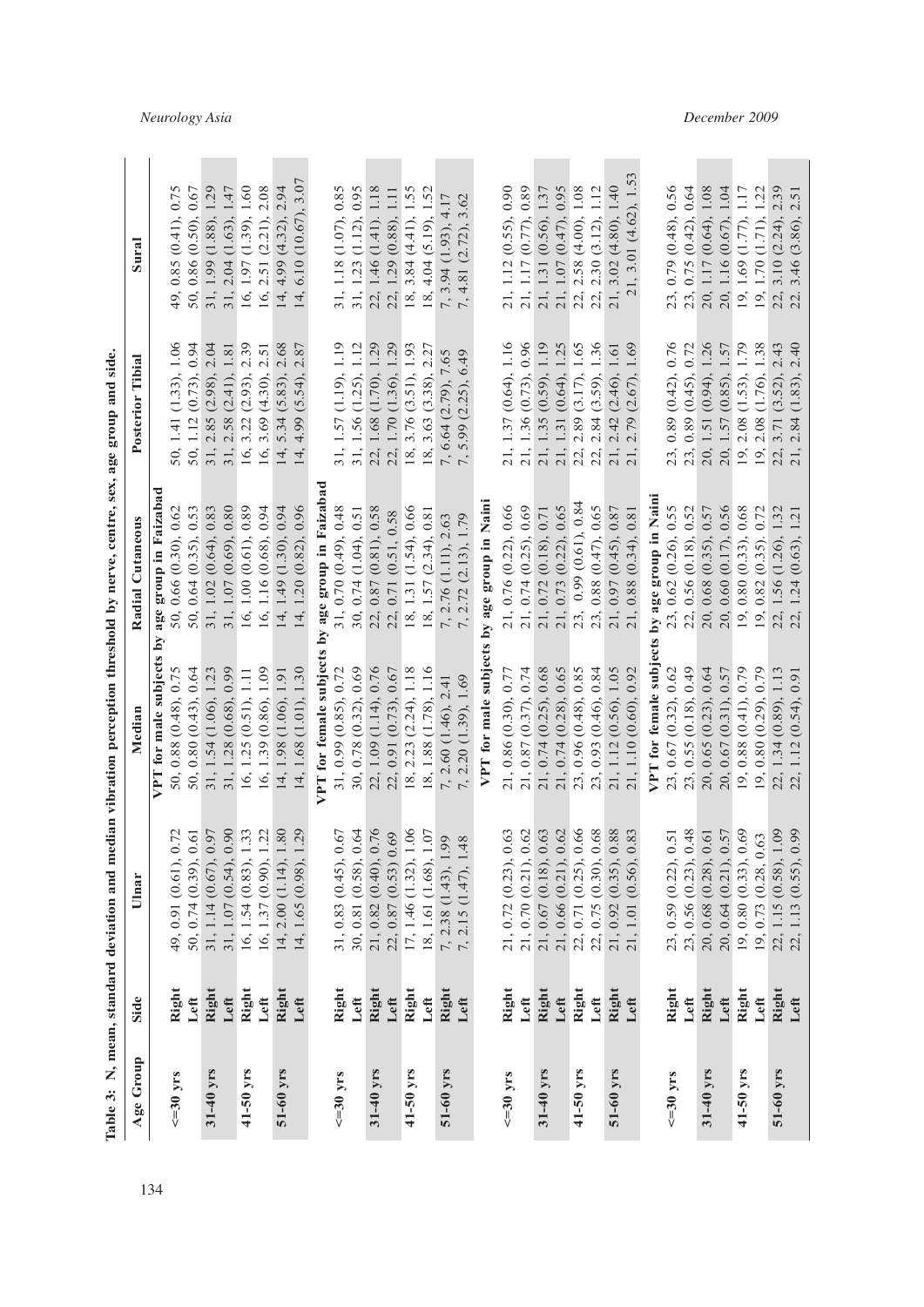|                         | Ulnar |      | <b>Median</b> |      |      | Radial<br><b>Cutaneous</b> |       | <b>Posterior Tibial</b> |       | <b>Sural</b> |
|-------------------------|-------|------|---------------|------|------|----------------------------|-------|-------------------------|-------|--------------|
| Faizabad                | М     | F    | М             | F    | M    | F                          | M     | F                       | M     | F            |
| 25 years                | 1.80  | 1.66 | 1.89          | 2.08 | 1.72 | 1.93                       | 4.05  | 4.04                    | 2.58  | 3.06         |
| 35 years                | 2.36  | 2.24 | 2.47          | 2.93 | 2.14 | 2.82                       | 6.20  | 6.09                    | 4.22  | 4.38         |
| 45 years                | 3.12  | 3.07 | 3.24          | 4.19 | 2.67 | 4.15                       | 9.57  | 9.28                    | 7.05  | 7.23         |
| 55 years                | 4.14  | 4.26 | 4.27          | 6.05 | 3.34 | 6.13                       | 14.85 | 14.23                   | 11.90 | 11.24        |
| Naini                   |       |      |               |      |      |                            |       |                         |       |              |
| 25 years                | 1.18  | 0.94 | 1.50          | 1.01 | 1.31 | 0.96                       | 4.32  | 2.39                    | 4.07  | 2.05         |
| 35 years                | 1.29  | 1.21 | 1.66          | 1.32 | 1.44 | 1.31                       | 5.18  | 3.55                    | 4.94  | 3.23         |
| 45 years                | 1.40  | 1.58 | 1.83          | 1.76 | 1.59 | 1.86                       | 6.20  | 5.32                    | 5.99  | 5.16         |
| 55 years                | 1.53  | 2.09 | 2.02          | 2.38 | 1.74 | 2.71                       | 7.39  | 8.01                    | 7.22  | 8.34         |
| <b>Combined centres</b> |       |      |               |      |      |                            |       |                         |       |              |
| 25 years                | 1.68  | 1.34 | 1.82          | 1.61 | 1.51 | 1.43                       | 4.18  | 3.34                    | 3.08  | 2.76         |
| 35 years                | 1.96  | 1.74 | 2.16          | 2.12 | 1.77 | 1.96                       | 5.62  | 4.79                    | 4.38  | 4.13         |
| 45 years                | 2.30  | 2.28 | 2.56          | 2.83 | 2.07 | 2.73                       | 7.60  | 6.90                    | 6.28  | 6.26         |
| 55 years                | 2.71  | 3.03 | 3.04          | 3.81 | 2.43 | 3.84                       | 10.29 | 10.00                   | 9.05  | 9.55         |

Table 4: Normal reference values for five nerves based on the 95<sup>th</sup> percentile, presented as mid-points **of four 10 year age bands and calculated by sex, by centre and by combined centres.** 

these variables were unlikely to have an important influence and did not record this information. By separate analysis of data from men and women we eliminated some height-related bias. Our analysis found the expected relationship between age and VPT.5,11,12,13,16 We also found statistically significant difference between sexes.

 While traditional values are now changing in India, historical norms have discouraged lefthandedness. We did not therefore identify the dominant hand for our subjects. Our analysis found that right side VPT was marginally higher in all five nerves tested, though in none of these did the difference reach statistical significance. Hilz et al<sup>5</sup> had similar findings.

 From examination of the scatter plots (Figures 1 and 2) it is apparent that both subjects and cases showed a strong preference to report

**Table 5. Impairment rates for five nerves among 303 newly diagnosed cases of MB leprosy, presented by sex and by centre. Impairment rates for Faizabad cases are based on Faizabad-specific reference values. Impairment rates for Naini cases are based on Naini-specific reference values. Impairment rates for all combined centres are based on reference values computed from combined centres.**

|                            | <b>Ulnar</b> |      | <b>Median</b> |      | Rad. Cut. |      | Pos. Tib. |              | Sural |              |
|----------------------------|--------------|------|---------------|------|-----------|------|-----------|--------------|-------|--------------|
|                            | M            | F    | M             | F    | M         | F    | M         | $\mathbf{F}$ | M     | $\mathbf{F}$ |
| Faizabad                   | 17.0         | 15.9 | 22.5          | 13.6 | 22.0      | 11.4 | 35.4      | 22.4         | 37.5  | 27.3         |
| <b>Naini</b>               | 17.1         | 24.4 | 15.1          | 21.8 | 18.0      | 31.2 | 20.9      | 28.2         | 17.2  | 32.5         |
| <b>Combined</b><br>centres | 13.4         | 16.9 | 15.9          | 13.3 | 19.6      | 14.5 | 26.8      | 22.7         | 26.9  | 25.5         |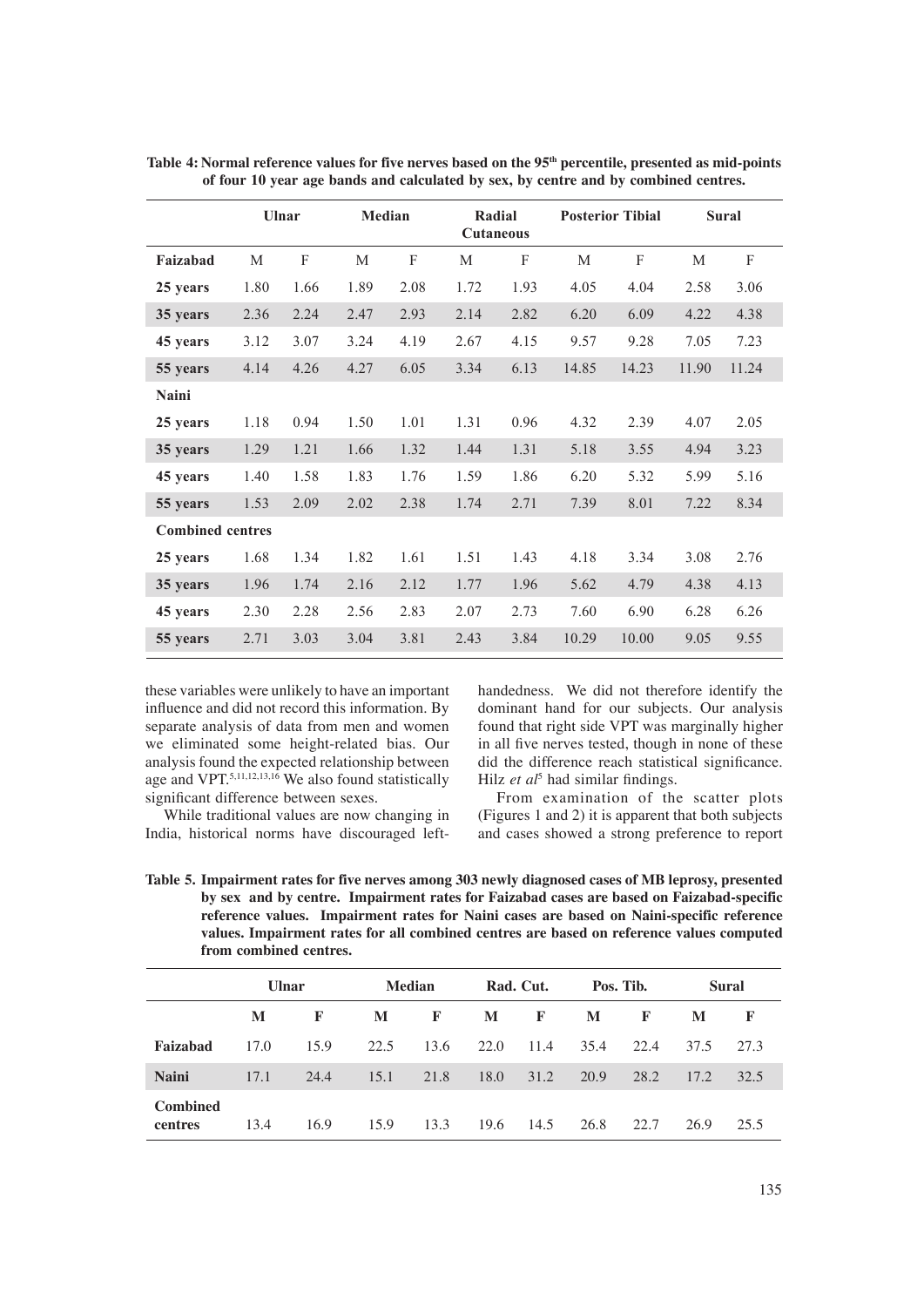$60$ 



Figure 1a. Normal reference values for ulnar VPT by age for male subjects in combined centres



Figure 1c. Normal reference values for posterior tibial VPT by age for male subjects in combined centres

Figure 1d. Normal reference values for posterior tibial VPT by age for female subjects in combined centres

Figure 1b. Normal reference values for ulnar VPT by age for female subjects in combined centres

Ag

 $40$ 

 $50$ 

- 95th PC Combined Centres

Figure 1. Scatter plots of ulnar and posterior tibial vibration perception thresholds for normal subjects by age and by sex with reference values in the form off  $95<sup>th</sup>$  percentiles based on combined centres plus shaded area highlighting the difference between centre-specific  $95<sup>th</sup>$  percentiles

age to the nearest five or ten years. Uncertainty concerning the date or year of birth is not uncommon in India, particularly among older people. A tendency for under-estimation would explain the extreme assessments found among some of the oldest subjects, in turn suggesting the need for reanalysis excluding subjects giving their age as 60 years. This might aid comparison with published data on other populations, but would reduce the value of the reference values in the Indian context. In absence to any clear evidence to the contrary, we have to consider that age may be under-estimated or over-estimated. By accepting self-reported ages we have produced reference values that can be used in the local context without the need to determine a more precise estimate of age.

 Comparison of data collected at the two participating field centres identified statistically

significant differences in VPT across each sex and age group (Table 3). Subjects assessed in Faizabad tended to have more extreme mean scores and show greater variation than those assessed in Naini. We note that the Naini centre is situated on the edge of the major city of Allahabad and serves a mixed urban and rural population while the Faizabad centre is situated close to the town of the same name and serves a more rural population. Published work has identified factors that may be relevant to the observed differences between centres, including life style, smoking status, nutrition and general health status $13$ , however, we did not record such data on our subjects. The data we have on 220 men recruited to the subsequent cohort study shows 63% of cases in Faizabad working as labourers compared with 57% in Naini, however, this difference is not statistically significant.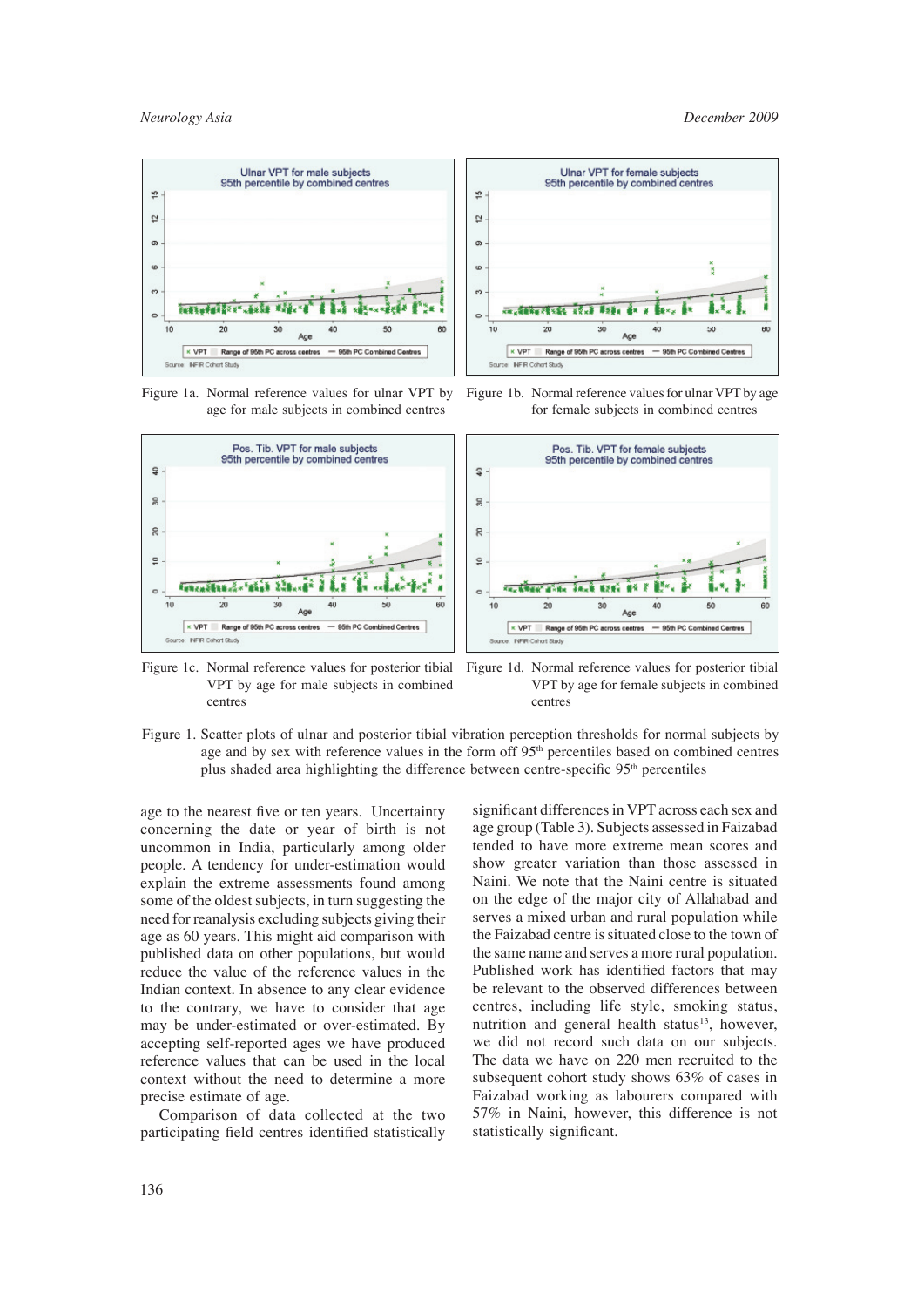

Figure 2a. Ulnar VPT for newly diagnosed male MB leprosy cases plus reference values based on 95<sup>th</sup> percentiles in combined and individual centres



Figure 2c. Posterior tibial VPT for newly diagnosed Figure 2d. Posterior tibial VPT for newly diagnosed male MB leprosy cases plus reference values based on 95<sup>th</sup> percentiles in combined and individual centres



Figure 2b. Ulnar VPT for newly diagnosed female MB leprosy cases plus reference values based on 95<sup>th</sup> percentiles in combined and individual centres



- female MB leprosy cases plus reference values based on 95th percentiles in combined and individual centres
- Figure 2. Scatter plots of ulnar and posterior tibial vibration perception thresholds for cohort cases by age and by sex with normal reference values in the form of 95<sup>th</sup> percentiles based on combined centres plus shaded area highlighting the difference between centre-specific 95<sup>th</sup> percentiles

 Further analysis of the data excluded the possibility that one or more of the physiotherapists recorded assessments that were out of line with others. We considered the possibility of other differences between the centres, for example, in calibration of the vibrometers, in test procedures or in working environment. However, since we identified similar between-centre differences in thermal sensation and in sensory and motor nerve conduction testing, we concluded that these differences reflect real differences between the populations served by the two centres, most likely relating to local differences in occupation or nutritional status. With this in mind, in the analysis of data from the Cohort Study we applied centre-specific reference values throughout.

 As part of a study of patients with a variety of upper limb disorders in Denmark, Larsen *et al*<sup>17</sup> reported the vibration perception thresholds for a group of 50 Controls using the same Somedic vibrometer as used in the present study. They found no significant differences between left and right side assessments and a strong age-related effect. Mean values for right /left sides and ranges were 0.48/0.49 (0.19-0.77/0.25-0.98) for ulnar nerve, 0.70/0.68 (0.47-1.16/0.38-1.52) for median nerve and 0.45/0.46 (0.24-0.90)/0.19-0.84) for radial nerve. Mean ulnar VPT for the youngest age group (age up to 35 years) was of the order 0.38 compared with 0.57 for age 51+. The equivalent for median was 0.55 and 0.78 and for radial 0.35 and 0.50. Comparison with data in Table 3 makes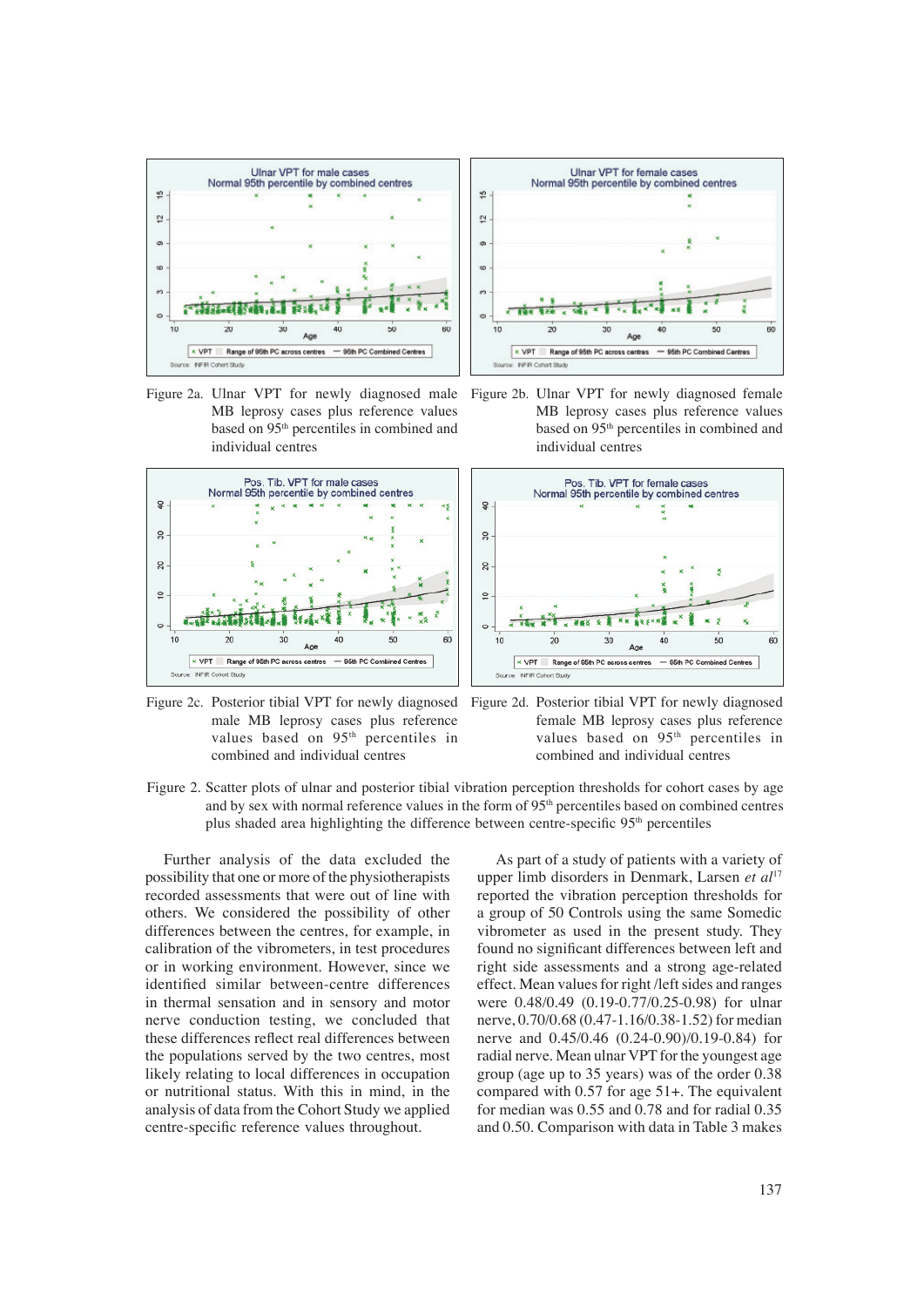it apparent that ulnar nerve VPT reported in the present study are substantially higher than those reported from Denmark, the mean VPT for our subjects approaching the maximum observed values for the Danish subjects. Together with the present finding of differences between our two centres in northern India this draws attention to a wide spectrum of "normal" VPT and stresses the importance of obtaining locally appropriate reference values, as opposed to applying values based on different population groups. Further research would identify the specific contributory factors.

 In conclusion, the reference values presented here reflect the limits of normal vibration perception in a study population in UP State, northern India. As such they are of value in the assessment of nerve function in a wide range of neurological conditions.

 Comparison with data from the leprosy cohort illustrates the high rates of impaired function among people newly diagnosed with leprosy. Further analysis of data from the Cohort Study will determine if detecting change in VPT during multi-drug therapy is an indicator for the onset of clinical changes in nerve function associated with leprosy reactions.

#### **ACKNOWLEDGEMENTS**

We are grateful to the people who agreed to participate as subjects in the research reported here. The staff at the TLM hospitals in Naini and Faizabad have been invaluable. We also gratefully acknowledge the financial support of Follereau Luxembourg, LEPRA UK and The Leprosy Mission International, without which this study would have been impossible.

 We wish to thank the staff of the LEPRA offices in Hyderabad and Colchester and the TLM offices in Delhi and London for their administrative support. The INFIR Cohort Study is a result of extensive collaboration between Fondation Luxembourgeoise Raoul Follereau (FL), LEPRA UK, LEPRA India, The Leprosy Mission International (TLMI), The Leprosy Mission India, the London School of Hygiene & Tropical Medicine and Aberdeen University Department of Public Health.

#### **REFERENCES**

- 1. Shy M, Frohman E, So Y, *et al*. Quantitative Sensory Testing; report of the Therapeutics and Technology Assessment Subcommittee of the American Academy of Neurology. *Neurology* 2003; 60:898-904.
- 2. Anonymous. Quantitative Sensory Testing: A

*Neurology Asia December 2009*

consensus report from the Peripheral neuropathy Association. *Neurology* 1993; 43:1050-2.

- 3. Zaslansky R, Yarnitsky D. Clinical applications of qualitative sensory testing (QST). *J Neurol Sci* 1998; 153:215-38.
- 4. Siao P, Cros D. Quantitative Sensory Testing. *Physical Medicine and Rehabilitation Clinics of North America* 2004; 14:261-86.
- 5. Hilz M, Axelrod F, Hermann K, *et al*. Normative values of vibratory perception in 530 children, juveniles and adults aged 3-79 years. *J Neurol Sci* 1998; 159:219-25.
- 6. Dyck P, Bushek W, Spring EM *et al*. Vibratory and cooling detection thresholds compared with other tests in diagnosing and staging diabetic neuropathy. *Diabetes Care* 1987; 10(4):432-40.
- 7. Ramu G, Karikevan S, Balakrishnan S, *et al.* Histological and immunological correlates of suspected leprosy lesions. *Indian Journal of Leprosy* 19996; 68(2):155-9.
- 8. Van Brakel W, Nicholls PG, Loretta Das, *et al*. The INFIR Cohort Study: investigating prediction, detection and pathogenesis of neuropathy and reactions in leprosy. Methods and baseline results of a cohort of multibacillary leprosy patients in North India. *Leprosy Review* 2005; 76(1):14-34.
- 9. Van Brakel W, Nicholls PG, Loretta D, *et al*. The INFIR Cohort Study: assessment of sensory and motor neuropathy in leprosy at baseline. *Leprosy Review* 2005; 76:277-95.
- 10. O'Brien PC, Dyck P. Procedures for setting normal values. *Neurology* 1995; 45:17-23.
- 11. Bartlett GJ, Stweart JD, Tamblyn R, *et al*. Normal distributions of thermal and vibration thresholds. *Muscle Nerve* 1998; 21:367-74.
- 12. Merchut M, Toleikis S. Aging and quantitative sensory testing. *Electomyogr Clin Neurophysiol*  1990; 30:293-7.
- 13. Sosenko J, Kato M, Soto R, Ayyar DR. Determinants of quantitative sensory testing in non-neuropathic individuals. *Electromyogr Clin Neurophysiol* 1989; 29(7-8):459-63.
- 14. Neeling JND, Beks PJ, Bertelsmann FW, *et al*. Sensory Thresholds in older adults: reproducibility and reference values. *Muscle Nerve* 1994; 17:454-61.
- 15. Meh D, Denislic M. Influence of sympathetic activity, temperature ischemia and diazepam on thermal and vibration thresholds. *Pflugers Archive* 1996; 431(6) Suppl 2):305-6.
- 16. Bloom S, Till S, Sönksen P, Smith S. Use of a biothesiometer to measure individual vibration thresholds and their variation in 519 non-doabetic subjects. *BMJ* 1984; 288:1793-5.
- 17. Laursen LH, Jepsen JR, Sjogaard G. Vibrotactile sense inpatients with upper limb disorders compared with a control group. *Int Arch Occup Environ Health* 2006; 79:593-601.
- 18. Roberts AE, Nicholls PG, Maddali P, van Brakel WH. Ensuring inter-tester reliability of voluntary muscle and monofilament sensory testing in the INFIR Cohort Study. *Lep Rev* 2007; 78:122-30.
- 19. Van Brakel WH, Nicholls PG, Wilder-Smith EP, *et al*. Early Diagnosis of Neuropathy in Leprosy—